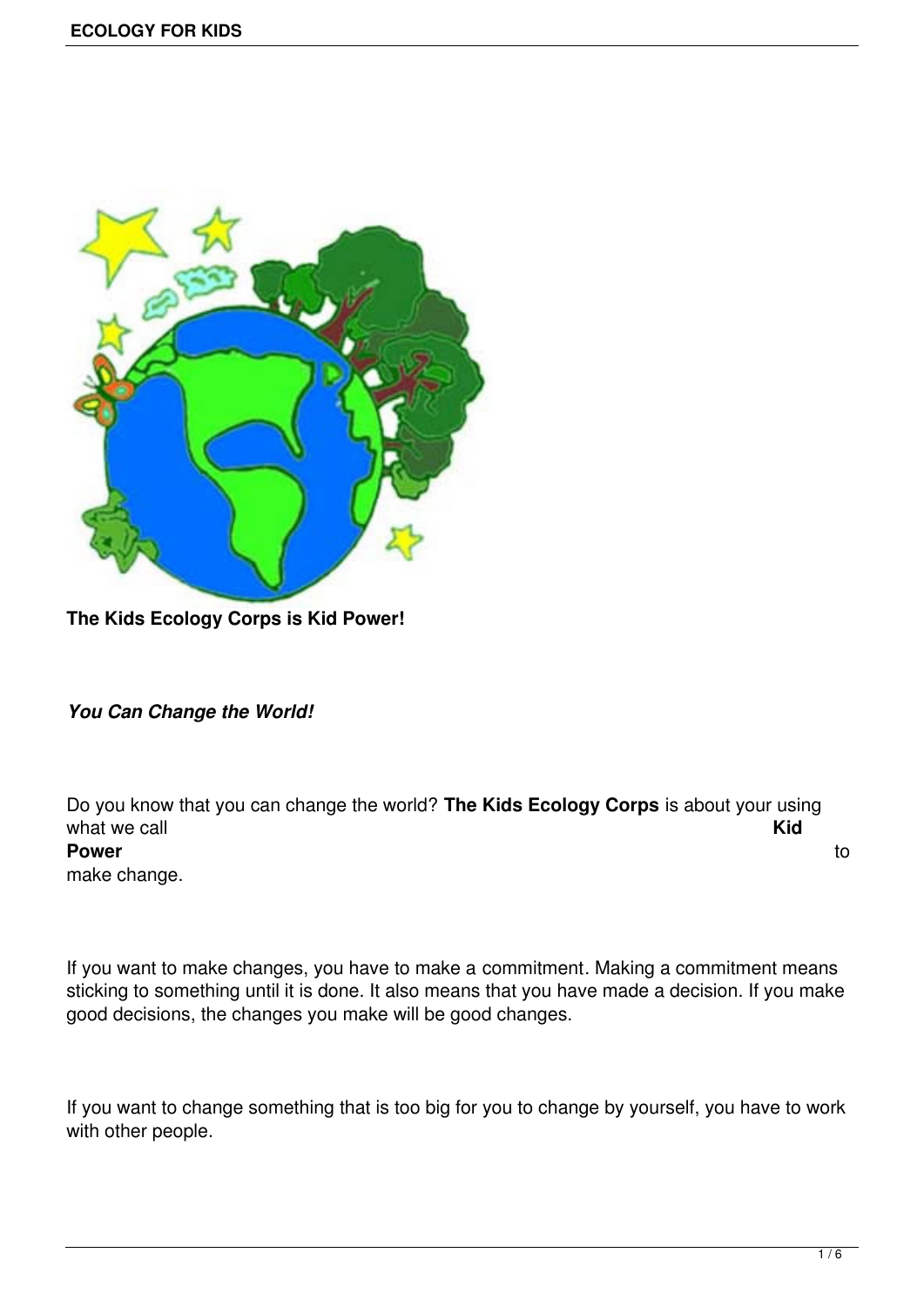What happens if you and your friends and a lot of other people believe the same thing? What happens when everyone who believes the same thing works together? They become what is called a **critical mass**. They can put lots of energy into making a change. When they make a commitment to work together, they can make big changes. Sometimes the changes are so big that the whole world changes.

We call the whole world the **global community.** The **global community** is you, your family and friends, your community, your state, the United States, and all the people and nations of the earth.

When the United States Congress makes a law about the environment, other people around the world pay attention. Sometimes, the laws in the United States change the way other countries do things.

For example, Congress passed laws that say a car's engine in the United States can only produce a certain level of emissions. An **emission** is something that that is deliberately or accidentally put into our environment that may do harm to living things. When a car runs, the exhaust fumes it puts out contain tiny particles of dirt and gases called hydrocarbons and nitrogen oxides. Hydrocarbons and nitrogen oxides are harmful emissions.

To sell cars in the United States, car companies in Japan and other countries had to make cars that polluted the air only as much as the law said. That means that the engines they made had to be changed. Some people had to learn new jobs. Other people had to change the way they work. The emissions law in our country led to changes in the way business was conducted in other countries. It changed the global community.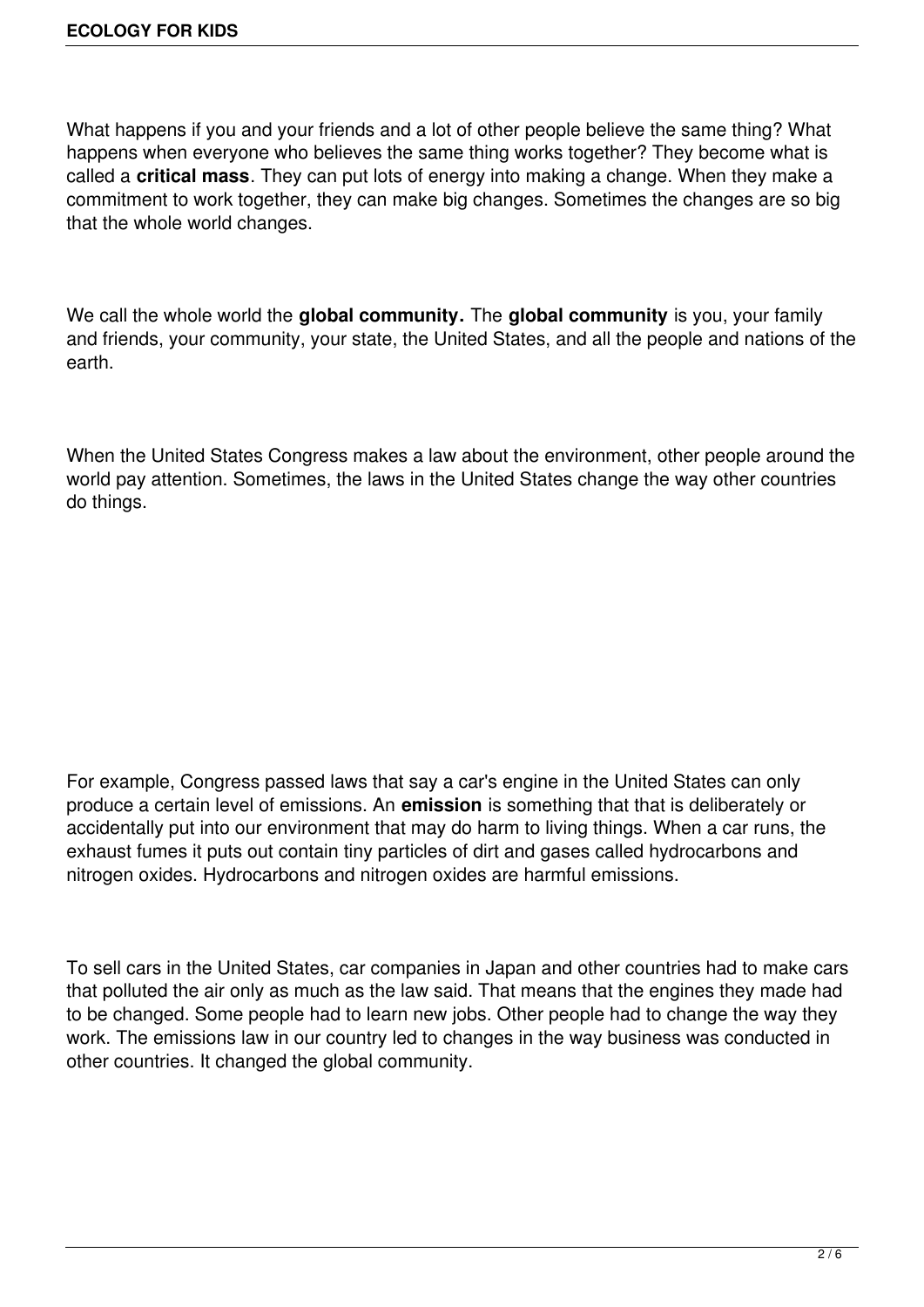## **How Does Kid Power Work?**

Kids working together can make big changes. For example, let 's pretend --**You:**

- Decide you want to start recycling in your school cafeteria.
- Make a commitment to make it happen.
- Learn about recycling and what the school board says can be done in your school.
- Teach your friends why recycling is good.
- Show them how recycling is done.
- Get them to make a commitment to help set up recycling in your school cafeteria.

## **You and your friends now form a critical mass.**

## **You begin using your Kid Power to change things.**

 $\sim$  -  $\sim$ 

- Teach the teachers, the principal and your parents about recycling.

Work together to show the good things that happen when recycling is done, such as getting money for books for the new library by selling recycled soda cans.

- Design a recycling center to show the principal.
- The center is built in the cafeteria.
- You and your friends teach other kids how to use the recycling center.

You put together information on how much recycling is done, how having clean recyclable saves money and how much money is earned by selling recyclable.

- The school board decides to look at recycling for all the schools in your district.
- Your information is so impressive, they decide to do so.
- They ask you and your friends to help design the recycling program for other schools.
- Recycling centers are put into every cafeteria.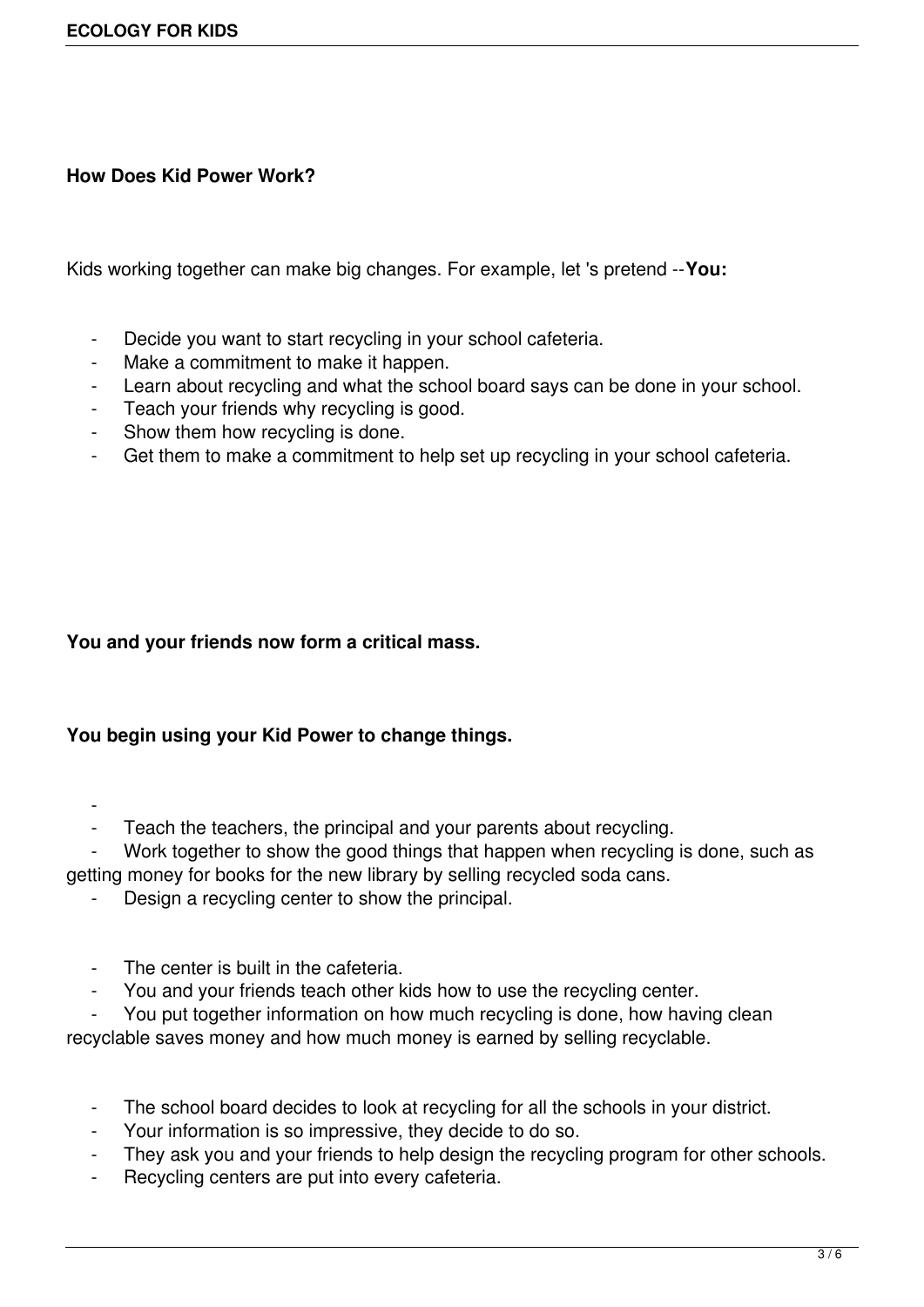**You and your friends**

**The principal and the parents agree to begin a recycling program.**

**Because so many kids and adults at your school are committed to recycling,**

*Now -- That's Kid Power!*

## **KEC Kids Learn: Activities**

KEC Kids learn and these activities will teach you more about

- how long it takes for trash to decay in the earth.
- how the pollution that gets into our water can get into our food.
- whether the air in your community is polluted.
- what happens to plants when acid rain falls.
- how you can make your own recycled paper.
- terms that tell you something about the environment.

The activities in this section are really science experiments. Get your friends and science classmates to do the same experiments. They should get the same results. Scientists call that r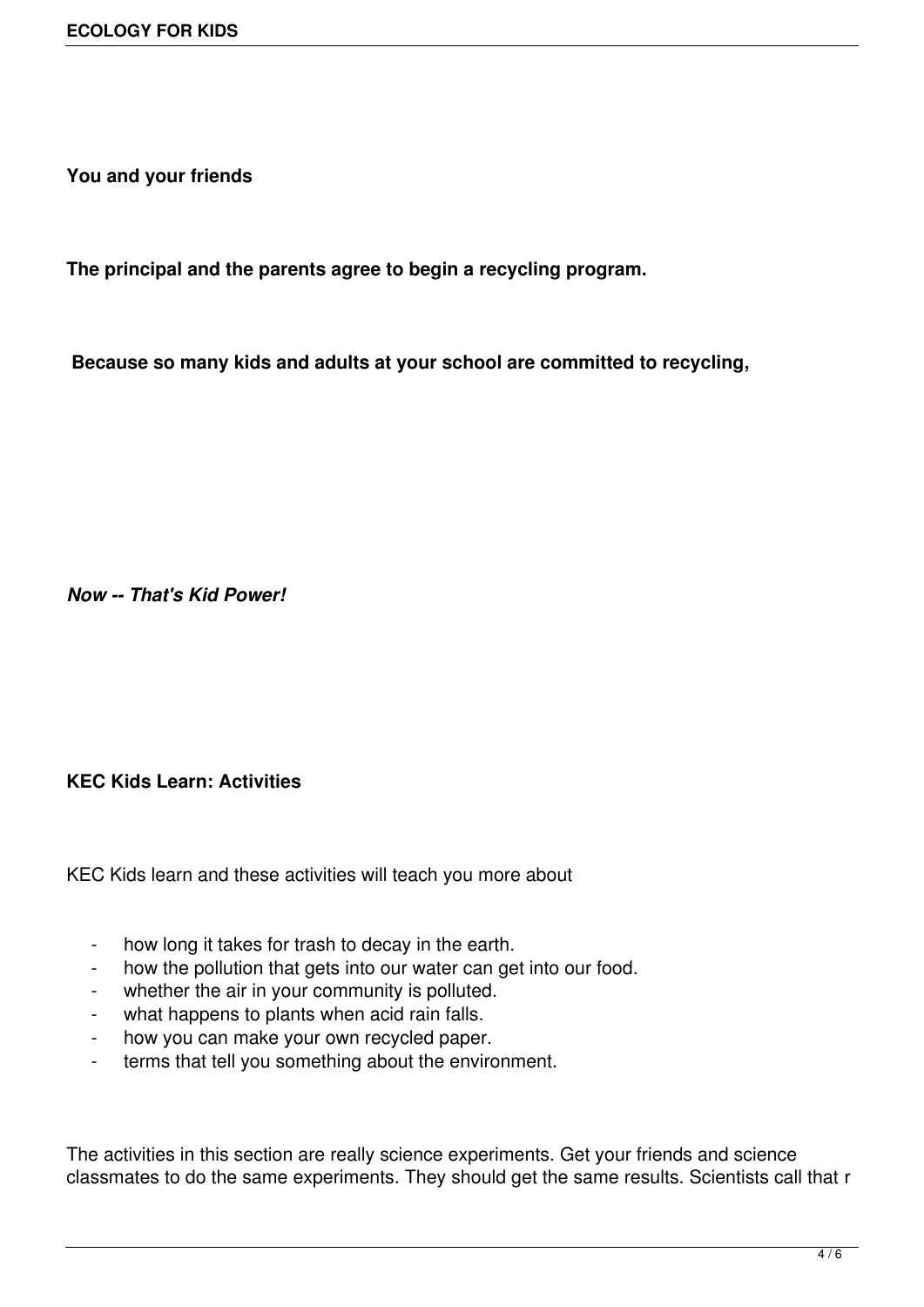eplicating

the results. When we can replicate an experiment's results, that usually means that what we learned is always true.

Be sure to clean up after you do each of these activities. Pick up your trash and throw it away the correct way. Put everything away in its place.

Pick an Activity:

#1: How and What Does Nature Recycle Naturally?

[#2: When You Use Water, You Use Everything In It.](http://www.kidsecologycorps.org/activity_1.html)

[#3: Is the Air In Your Community Clean?](http://www.kidsecologycorps.org/activity_2.html)

[#4: Create Acid Rain in Your Own Kitche](http://www.kidsecologycorps.org/activity_3.html)n!

[#5: Be Your Own Paper Recycling Compan](http://www.kidsecologycorps.org/activity_4.html)y!

[#6: Do You Know What Soil Is Made Of?](http://www.kidsecologycorps.org/activity_5.html)

[#7: How Tall is Your Favorite Tree?](http://www.kidsecologycorps.org/activity_6.html)